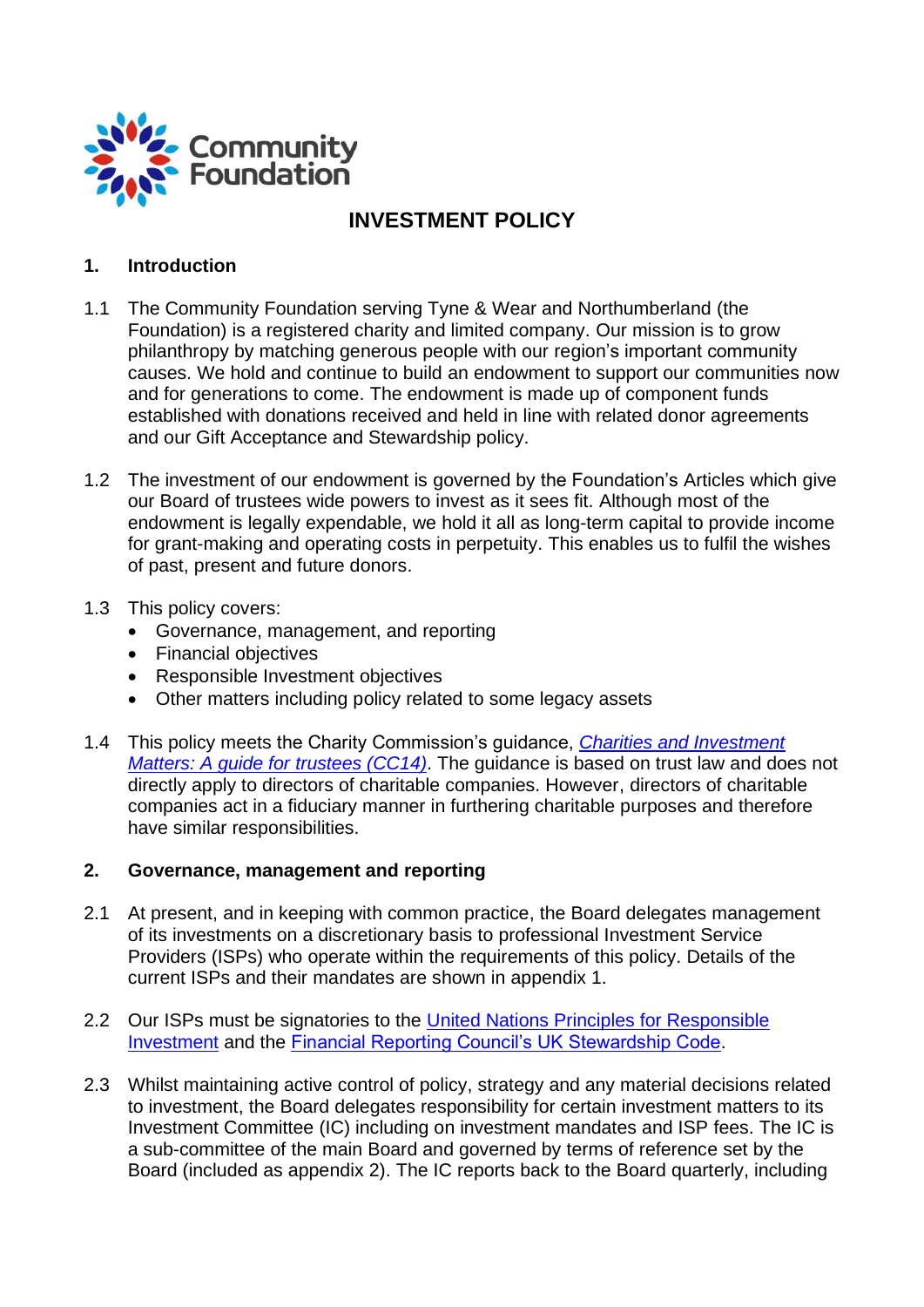on ISP performance. The Treasurer (who is also a member of the Board) chairs the IC and is supported by other trustees and co-opted individuals with appropriate investment experience alongside the Chief Executive Officer and Chief Finance and Operating Officer.

- 2.4 The Board takes a long-term view of performance as appropriate to its investment horizon. The IC monitors and reports on ISP performance based on rolling-average returns over a time-period appropriate to the ISP's strategy, taking into consideration, where relevant, benchmarks and asset class performance against market indices.
- 2.5 The Board regularly reviews ISP appointments and considers changes where appropriate; for example, if there is a material change to the team managing our investments, material long-term under-performance of the strategy, concerns around our responsible investment requirements, or material increase to ISP fees. A formal review of ISPs is undertaken at least every three years. It would be unusual for an individual incumbent ISP not to have to re-tender at least every 5 years (excepting arrangements for the Community First Trust as set out in paragraph 5.2).
- 2.6 The Foundation publishes this investment policy and, at least annually, our list of investments on our website [www.communityfoundation.org.uk.](http://www.communityfoundation.org.uk/) The Foundation also provides an annual update on responsible investment including on climate change.

### **3. Financial objectives, risk, and liquidity**

#### *Financial objectives*

- 3.1 The Foundation is a long-term investor and we aim for our endowment to exist in perpetuity. We believe long-term investors can benefit from seeking investments that grow their value over time.
- 3.2 Our financial objective is to produce a total return that meets our grant-giving goals and operational needs whilst preserving the long-term real value of the endowment. At present, the Board has set a target of 6% plus inflation (CPI) net of total ISP expenses over the medium term (3-5 years). The IC will re-confirm the target annually and may recommend it is reviewed by the Board in the event of material and sustained changes to circumstances such as in financial markets, demand for grants, donor satisfaction, regulatory requirements or other exceptional circumstances.

#### *Risk and mitigation*

- 3.3 We rely on the total return on the endowment to fund our grant-making and operating costs. The key risks to the long-term value of the endowment are permanent loss of capital or erosion of the real value by inflation, so assets are invested to mitigate these risks over the long-term. The Board understands that this may mean investment is concentrated in certain asset classes (such as equity and real assets) that may lead to higher levels of volatility in the value of the overall portfolio as compared to less concentrated portfolios.
- 3.4 The Board seeks to mitigate risk through diversification by ISP and asset class, and within asset classes by sector, geography, and issuer.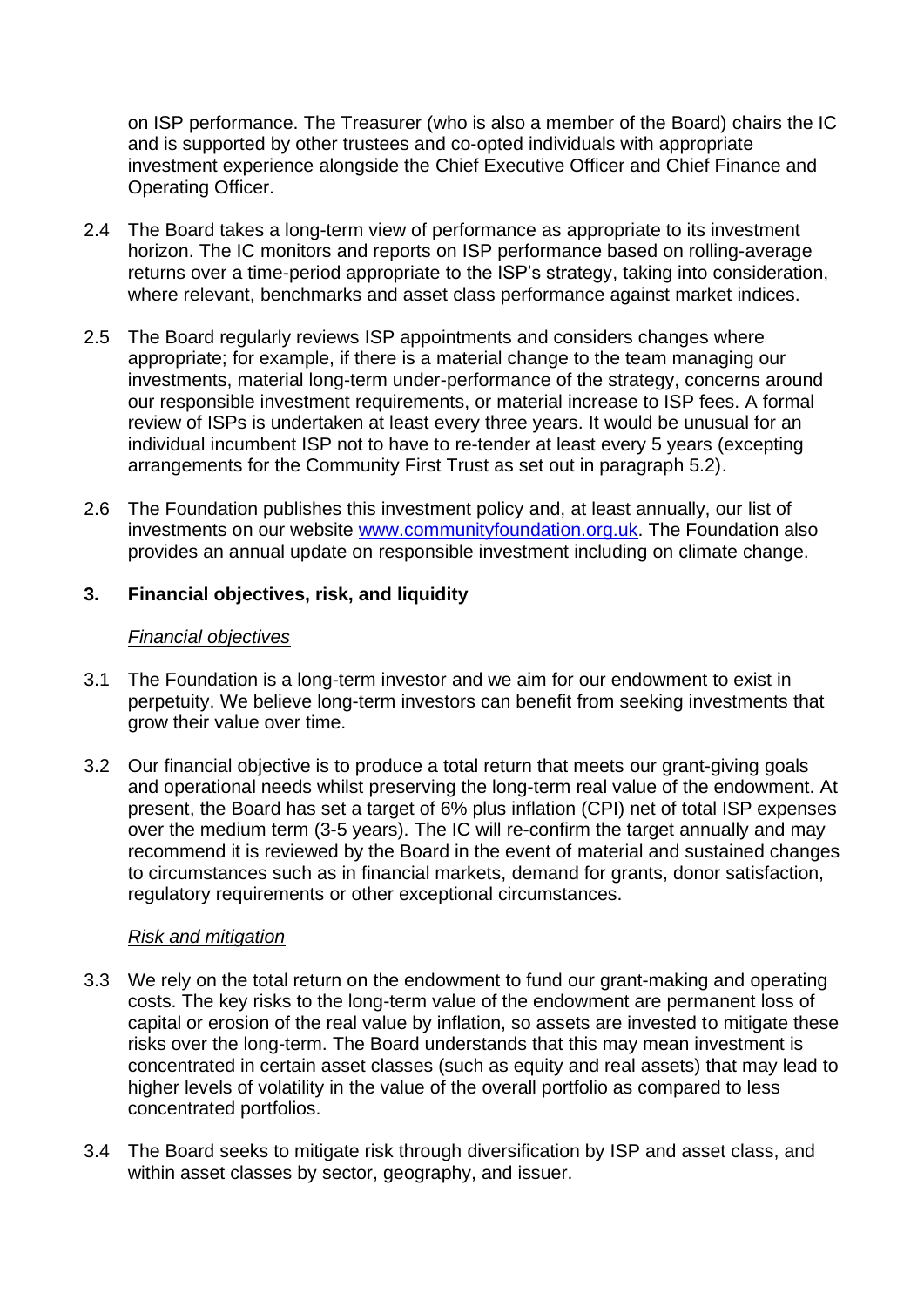- 3.5 ISPs are permitted to use derivatives and other techniques for efficient portfolio management with the overall intention of reducing risk and costs, but not for investment purposes and particularly not to take speculative positions.
- 3.6 As a charity, the Foundation does not wish to incur tax on investments and therefore only allows investment in approved charitable investments as defined in sections 558 and 561 of the Income Tax Act 2007.

#### *Liquidity*

- 3.7 Donations acquire a unit value in the month we receive them based on the previous month-end market value of the endowment. We use this unit value to calculate the cash revenue accruing to, and month-end market value of, each component fund within the endowment.
- 3.8 The Foundation makes quarterly withdrawals of cash from the endowment in January, April, July, and October each year. At present these are c. 1.5% of the value of the endowment each quarter. In exceptional circumstances, further withdrawals and/or withdrawals at higher or lower levels may be necessary. As a long-term, total-return investor, there is no requirement for these withdrawals to be made from income such as dividends. The Board is aware that this approach may, in certain circumstances, result in some capital erosion, and will keep its policy under review.
- 3.9 The Foundation holds material levels of cash relating to revenue accrued against the component funds in the endowment which comprise grants committed and not yet paid, and money for future grant-making. A small proportion of cash relates to the Foundation's operating reserves which are held in line with the trustees' reserves policy published in their annual financial statements. Separate procedures exist for the management of cash.

## **4. Responsible investment**

4.1 With this policy, the Foundation's Board of trustees takes a responsible approach to investment that aligns with our purpose, mission and values. Following consultation with stakeholders, our approach mainly focuses on integration of environmental, social and governance (ESG) factors into our investments alongside engagement via ISPs. However, our objectives also cover commitments on climate change, exclusions, thematic, ethical and impact investing. We aim to transition our full investment portfolio to meet our responsible investment objectives over the period to March 2025.

## *ESG*

4.2 We (through ISPs acting on our behalf) will invest in entities that exhibit appropriate standards of behaviour and performance against a range of ESG criteria. We believe well-governed entities that take into consideration environmental and social matters alongside financial performance will generate more sustainable long-term financial returns. ESG covers a range of evolving issues; some examples are illustrated below: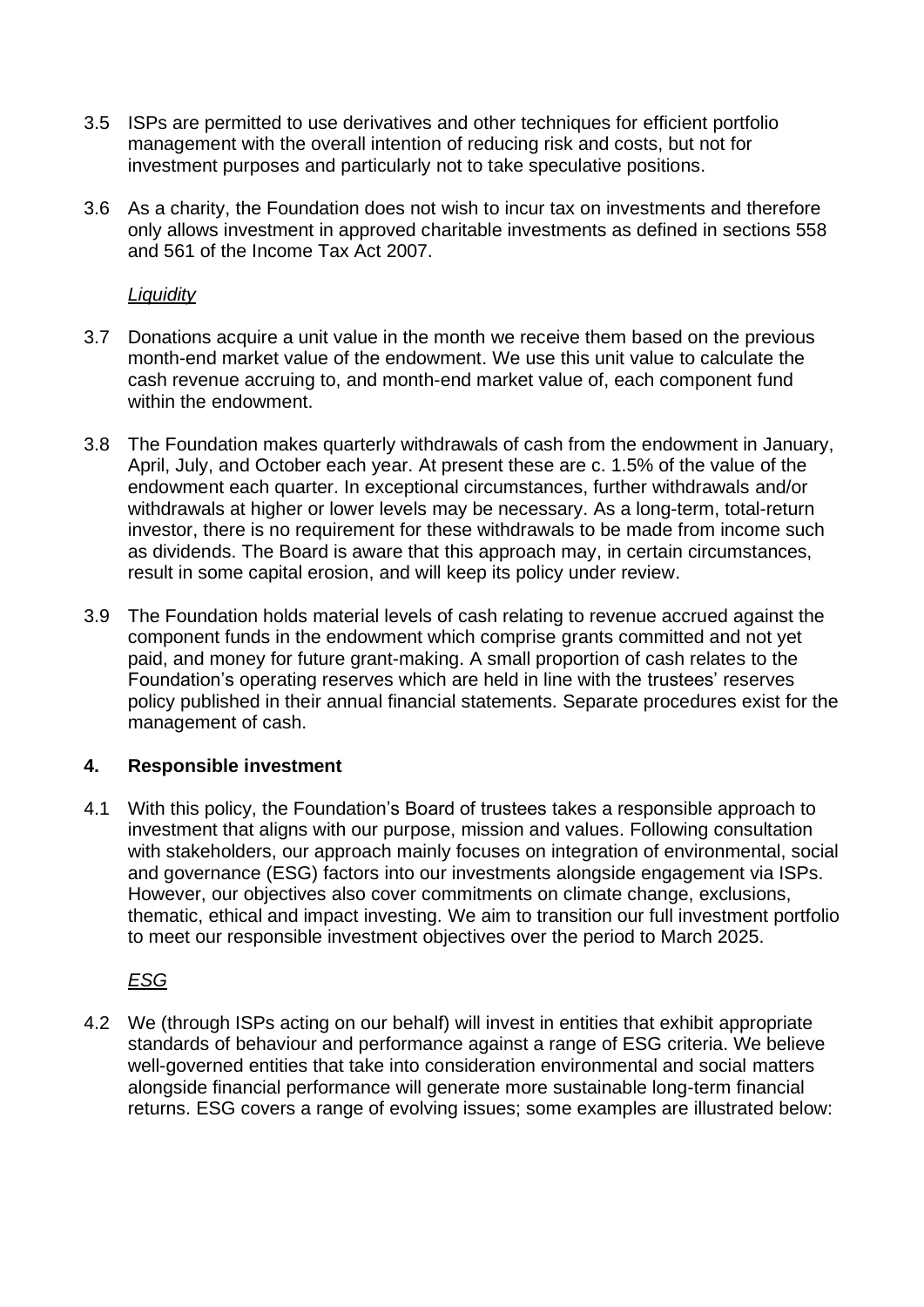| Environmental      | Social               | Governance               |
|--------------------|----------------------|--------------------------|
| • Climate change   | • Human rights       | • Bribery and corruption |
| • Carbon emissions | • Slavery            | • Executive pay          |
| • Pollution        | • Child labour       | <b>Diversity</b>         |
| • Biodiversity     | • Health and safety  | Transparency             |
| • Deforestation    | • Employee relations |                          |

4.3 We look for ISPs who integrate ESG matters into their investment process and practice and align with our thinking that ESG considerations can be a key driver of investment returns. We expect our ISPs to be able to report on ESG matters in line with our needs and in support of our approach.

## *Engagement*

- 4.4 In addition to our ESG approach to selecting investments, the Foundation believes that engaging with entities to improve practices can be effective. Our preference is for collaborative engagement with like-minded asset owners and managers; we believe that this can be more efficient and effective than engaging alone. For the foreseeable future our engagement will be carried out by our ISPs and/or via networks of likeminded asset owners.
- 4.5 Our policy is to be active owners; we expect our ISPs to vote at company meetings, table resolutions, and engage with entities on matters that are important to the Foundation and our stakeholders. Our ISPs are also expected to disclose how and when engagement will be escalated if there is insufficient progress. Escalation could include public statements, voting against management-proposed resolutions, co-filing shareholder resolutions and, ultimately, divestment or refusal to purchase further investments. We believe that the credibility of engagement depends upon such policies and a willingness to oppose management when necessary.
- 4.6 We have specific requirements related to climate change (see 4.8 below).

## *Climate change*

- 4.7 The Foundation recognises the impact of climate change, especially on poorer communities and vulnerable people, and our responsibility to support the global effort to transition to a low-carbon economy. Therefore, we seek to align with the United Nations Paris Agreement and commit to our investment portfolio being net zero by 2050 at the latest. Ideally, we wish to see credible early progress by supporting at least a 45% emissions reduction by 2030.
- 4.8 In line with our engagement approach, we expect our ISPs to vote in favour of shareholder resolutions on climate change, taking a 'comply or explain' approach.

#### *Exclusions:*

4.9 The Board of trustees recognises that ethical issues are not always clear-cut. In some cases, the degree of an entity's involvement in a questionable area, their positive activities in other areas, and their commitment to improvement need to be taken into account when making decision on the ethics of a particular investment. Therefore, we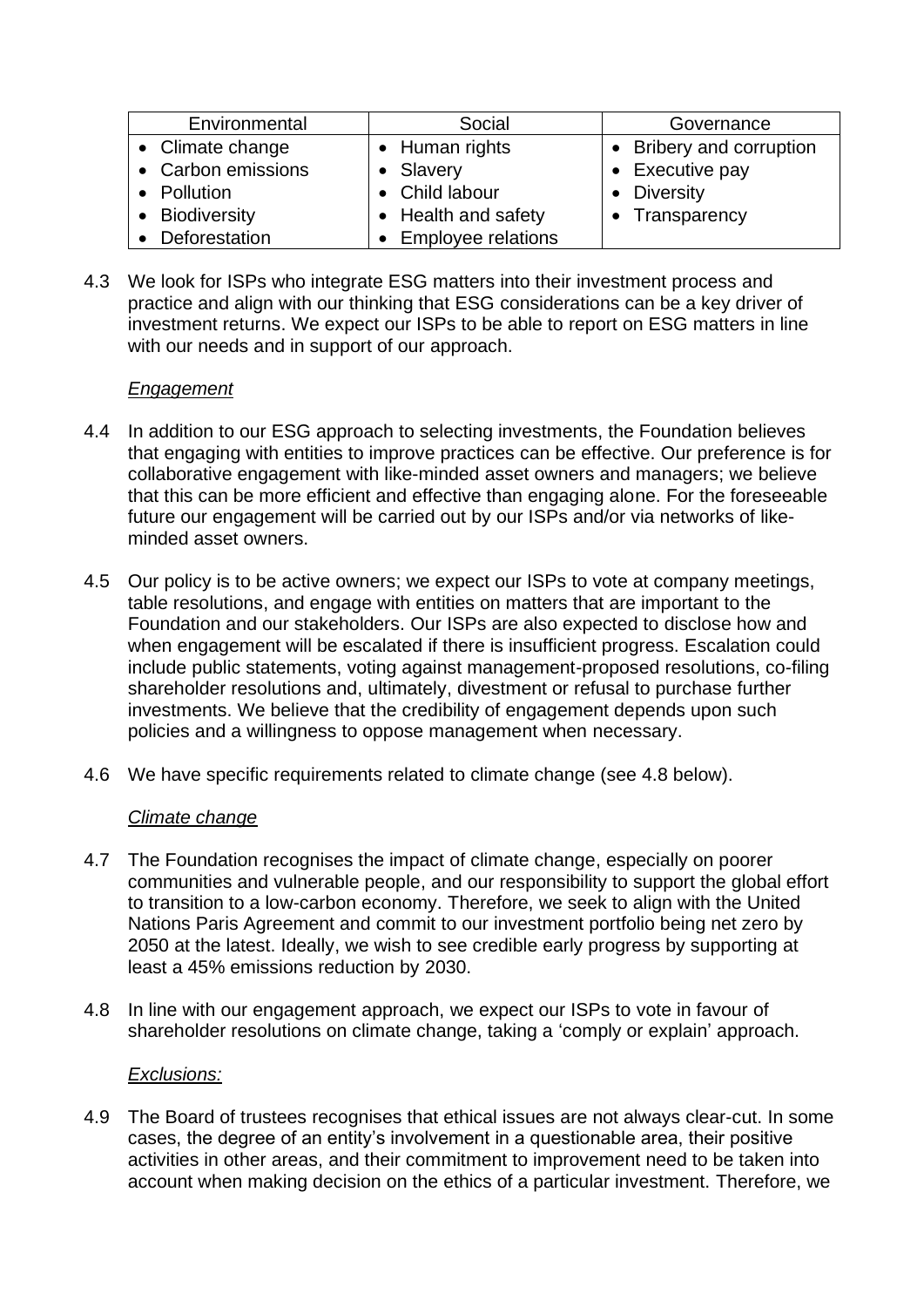keep absolute exclusions to a minimum, preferring to use a more progressive approach based on ESG, engagement and climate as set out above.

- 4.10 However, the trustees consider that certain types of investment must be excluded because they conflict directly with the Foundation's purpose, mission and values. The following entities will be excluded on those grounds:
	- persistently failing the controversy process on non-conformance with the [UN](https://www.unglobalcompact.org/)  [Global Compact.](https://www.unglobalcompact.org/)
	- generate a significant proportion of their revenue (in the region of 10% or more annually) from pornography or from tobacco production;
	- produce landmines, cluster munitions, chemical, biological or nuclear weapons.
- 4.11 The Foundation seeks to have consistency between its gift acceptance policy and its approach to responsible investment. In line with this, we only include in our investments the following by exception and where there are strong ESG credentials:
	- gambling businesses;<sup>1</sup>
	- $\bullet$  high-interest rate lenders.<sup>2</sup>
- 4.12 The Board of trustees accepts that some historic gifts may have come from industries that the Foundation no longer considers an appropriate investment for its capital.

#### *Thematic, ethical and impact investment*

- 4.13 The Foundation is open to meeting its financial requirements through thematic investing in areas that align with our mission and values (for example: poverty, health, diversity, North East England etc.) or which support progress to carbon neutrality (see climate change below).
- 4.14 Some existing and potential donors may wish to see their donations invested according to a stricter set of ethical and environmental standards than those mentioned in this policy. The Foundation will offer an opportunity to direct donations to be stewarded under such criteria. Current arrangements are set out in appendix 3.
- 4.15 Subject to donor interest, we are also open to exploring impact investment opportunities.

## **5. Other matters including policy related to some legacy assets**

#### *Investment of permanent endowment and trusts*

5.1 As an incorporated charity, the Foundation cannot hold legally permanent endowment. However, it is the sole trustee of two subsidiary unincorporated charities that hold permanent endowed funds: Joseph Brough Charitable Trust and Tyne & Wear

<sup>1</sup> Trustees recognise that the charity sector regularly engages in forms of gambling (raffles, tombolas, bingo etc.) as part of community fundraising and is a major beneficiary of funds from the National Lottery and other lotteries. But trustees also recognise that some people are harmed by their engagement with betting firms. So, in considering any investment in (and gifts from) for-profit gambling businesses, trustees would wish to see the highest possible commitment to safer gambling practice being demonstrated.

<sup>&</sup>lt;sup>2</sup> Trustees recognise that financial inclusion requires appropriate access to credit for all. The Foundation aims to align with responsible organisations who provide affordable access to credit with interest rates priced commensurate with the risk of the service provided. The absence of these services can lead to people being forced to access credit from irresponsible and/or unregulated organisations that may provide unaffordable, over-priced and high-pressure credit which can lead to bad outcomes for their clients.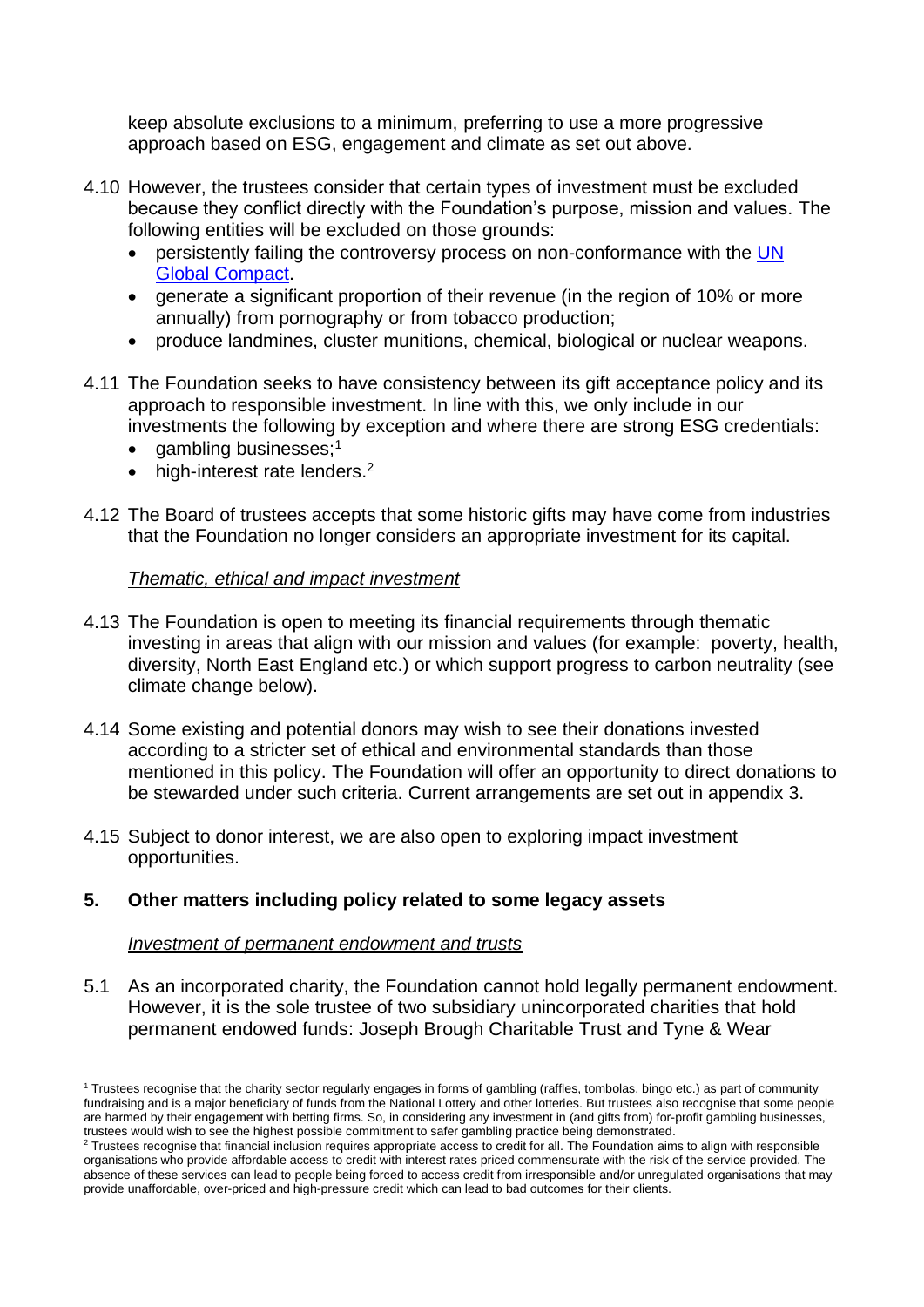Foundation Trust. The terms of the trust deed stipulate that the Foundation may only spend income from these endowments. The Investment Policy governing these investments is as set out above, except for the financial objectives which are to produce long-term income to support the grant-giving and operational needs of the Foundation whilst preserving the nominal value of the endowment.

5.2 Within the Foundation is the Community First Trust which comprises donations and match from the Government's Community First Endowment Match Challenge which ran from 2012 to 2014. Actual dividend income from these funds is credited to Community Foundation quarterly. The funds are reviewed annually and any total return over inflation (using retail price index) is remitted to us. It was a contractual condition that all funds raised and matched as part of this challenge were placed with the asset manager CCLA. The contract does not allow us to review or change managers, or define the asset allocation; this can only be done by the Governmentappointed body with overall responsibility for the Community First match challenge, currently UK Community Foundations (UKCF). UKCF appoints an Investment Committee with representatives from member community foundations and independent individuals to monitor performance and asset allocation. This committee can recommend review of the manager, but only UKCF can make decisions about their appointment.

#### *Other investments*

- 5.3 The Foundation holds two other small investments received as part of historic trust transfers, COIF Fund and Charifund, with a total value of under £15,000. The actual income generated from these is credited to the relevant funds when received.
- 5.4 The Foundation has been gifted several properties with conditions which dictate when they can be disposed of. When conditions are met, the IC will recommend to the board the timing of any asset disposal, the proceeds of which will be allocated in line with the original gift agreement.
- 5.5 The Foundation is an investor in the North East Social Investment Fund (NESIF) via the North East Social Investment Company. NESIF provides loans and other forms of repayable finance to charities and social enterprises in the region. The Foundation's investment in NESIF is reported as a Programme Related Investment (PRI) in its annual financial statements.

| This version approved               | <b>March 2022</b>                          |
|-------------------------------------|--------------------------------------------|
| Date last updated                   | November 2021                              |
| Reason for last update              | Cosmetic update only                       |
| Next review due                     | <b>March 2025</b>                          |
| Owner                               | Sonia Waugh                                |
| Job title                           | <b>Chief Finance and Operating Officer</b> |
| Related policies and procedures (if | Cash management procedures                 |
| applicable)                         |                                            |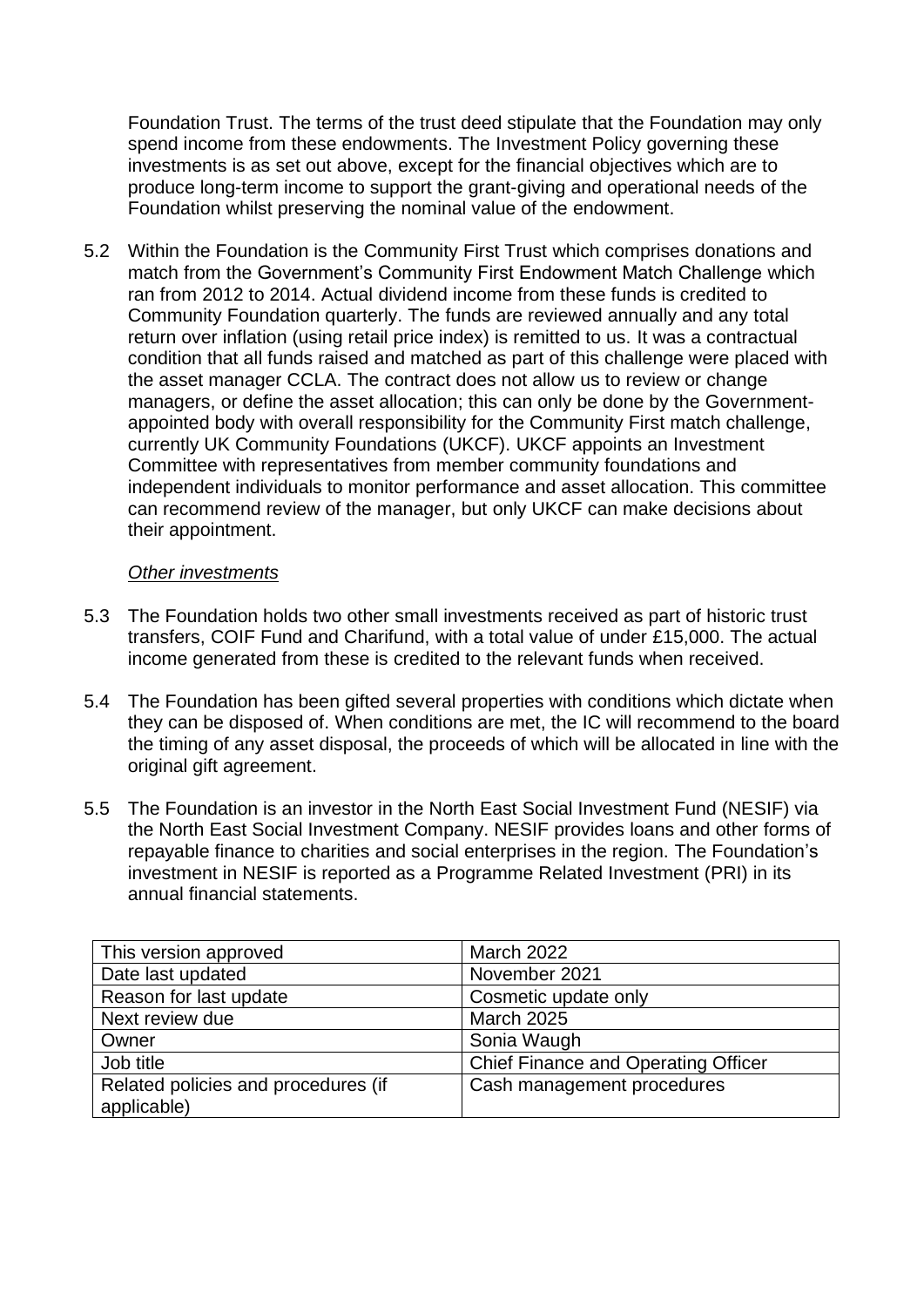## **APPENDIX 1: INVESTMENT SERVICE PROVIDERS AND MANDATES AT MARCH 2022**

#### **Rathbone Investment Management Limited**

Discretionary fund management agreement dated 29 October 2014 supported by appointment letter dated 22 October 2014.

#### **Investec Wealth & investment**

Discretionary fund management agreements dated July and August 2015:

- Community Foundation serving Tyne & Wear and Northumberland
- Joseph Brough Charitable Trust

#### **CCLA Investment Management**

Discretionary fund management agreements dated January 2012 and November 2014:

- Community Foundation serving Tyne & Wear and Northumberland Community First funds
- Community Foundation serving Tyne & Wear and Northumberland ethical fund

#### **Brewin Dolphin**

Discretionary agreements (undated).

The Investment Committee sets asset allocation ranges with the investment service providers (excluding funds invested in COIF funds with CCLA). The current long-term asset allocation parameters agreed by the Committee are:

| <b>Asset Class</b>                                              | Range       |
|-----------------------------------------------------------------|-------------|
| Equities                                                        | Maximum 80% |
| <b>Bonds</b>                                                    | Minimum 10% |
| Property and Alternatives (inc. infrastructure and hedge funds) | Maximum 15% |
| Cash                                                            | Maximum 10% |

The only restriction is that no purchase of a single equity should result in a holding being more than 5% of investable assets excluding shares or units purchased in collective investment schemes, or where a single equity holding represents more than 5% of investable assets it should not exceed its benchmark weight by more than 2%.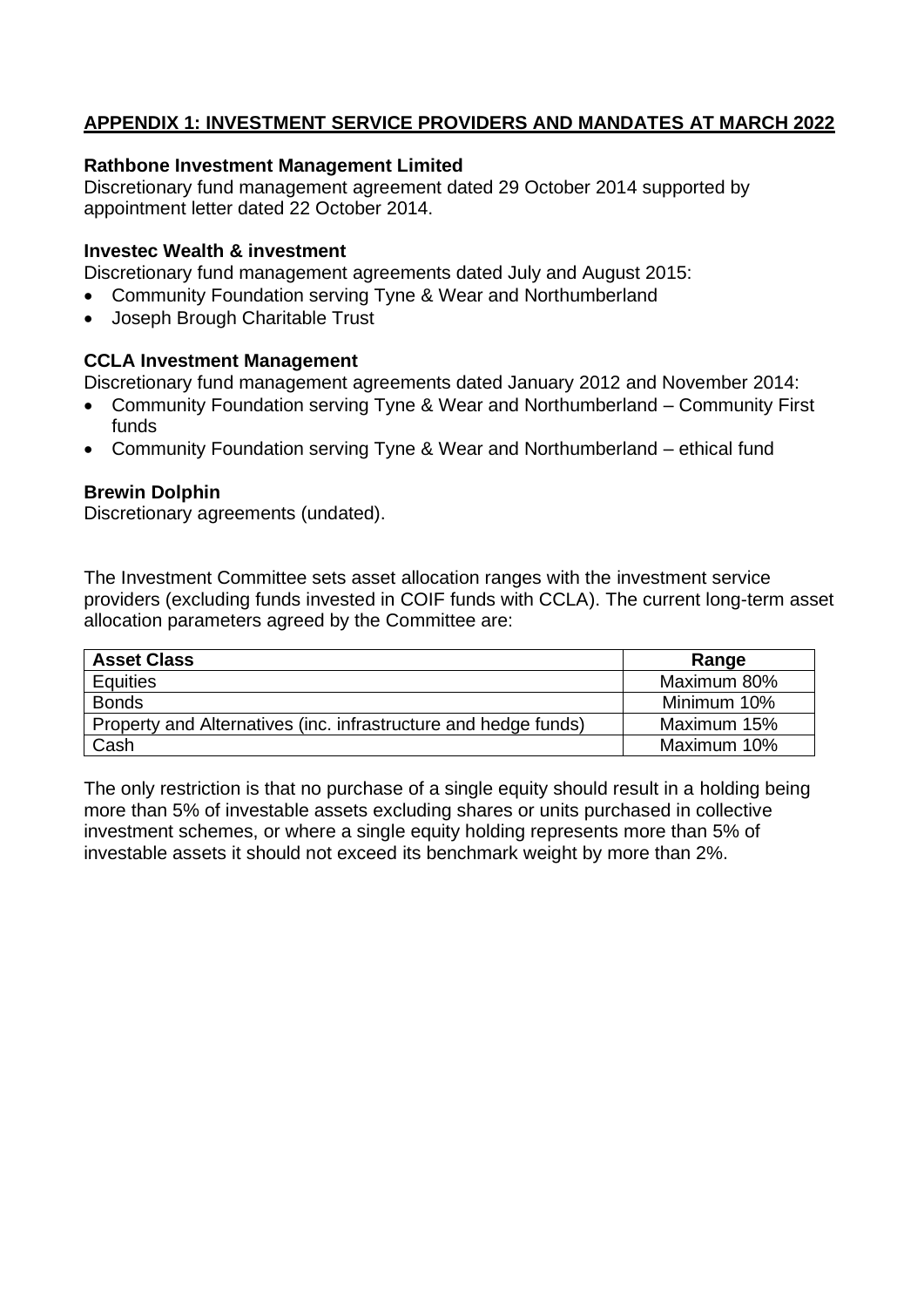## **APPENDIX 2: INVESTMENT COMMITTEE**

#### *Terms of reference*

**Purpose:** To exercise delegated responsibility for the Community Foundation's investment policy and to ensure effective management of its assets.

**Status, membership and quorum:** A sub-committee of the Board, comprising the Treasurer and 3-5 other trustees with finance and investment experience, and up to two non-Board member co-optees with relevant expertise. The quorum for meetings is 2 trustees.

**Chair:** The Treasurer.

**Meetings and attendance:** Meets quarterly with the Chief Finance and Operating Officer who is the lead staff member. The Chief Executive attends as required. The Foundation's investment managers are usually invited to present at meetings on a rota basis.

**Reporting:** Minutes of meetings, and a summary of matters discussed and decisions taken, are reported to the Board.

#### **Remit**

- To ensure that Foundation's investments, cash holdings and other assets are properly managed and that appropriate policies and controls are in place.
- To appoint investment managers and monitor their performance.
- To review the investment portfolio quarterly and to agree asset allocation with the investment managers.
- To monitor and review the total return policy of the Foundation and make recommendations to the Board for any changes to the withdrawal rate.
- To have regard for equality and diversity matters in the Foundation's work.

#### *Current membership*

| Paul Farquhar         | Chair; CF<br><b>Treasurer</b> | Company finance director and chartered accountant                     |
|-----------------------|-------------------------------|-----------------------------------------------------------------------|
| <b>Phil Moorhouse</b> | <b>CF Chair</b>               | Non-executive director and business director, qualified<br>accountant |
| Andrew Haigh          | Trustee                       | <b>CEO, Newcastle Building Society</b>                                |
| Anna Blackett         | <b>Trustee</b>                | Business owner and philanthropist                                     |
| <b>Colin Hewitt</b>   | <b>Trustee</b>                | Partner, Ward Hadaway                                                 |
| <b>Patrick Melia</b>  | <b>Trustee</b>                | CEO, Sunderland Council                                               |
| <b>Charles May</b>    | Co-optee                      | Retired investment manager                                            |